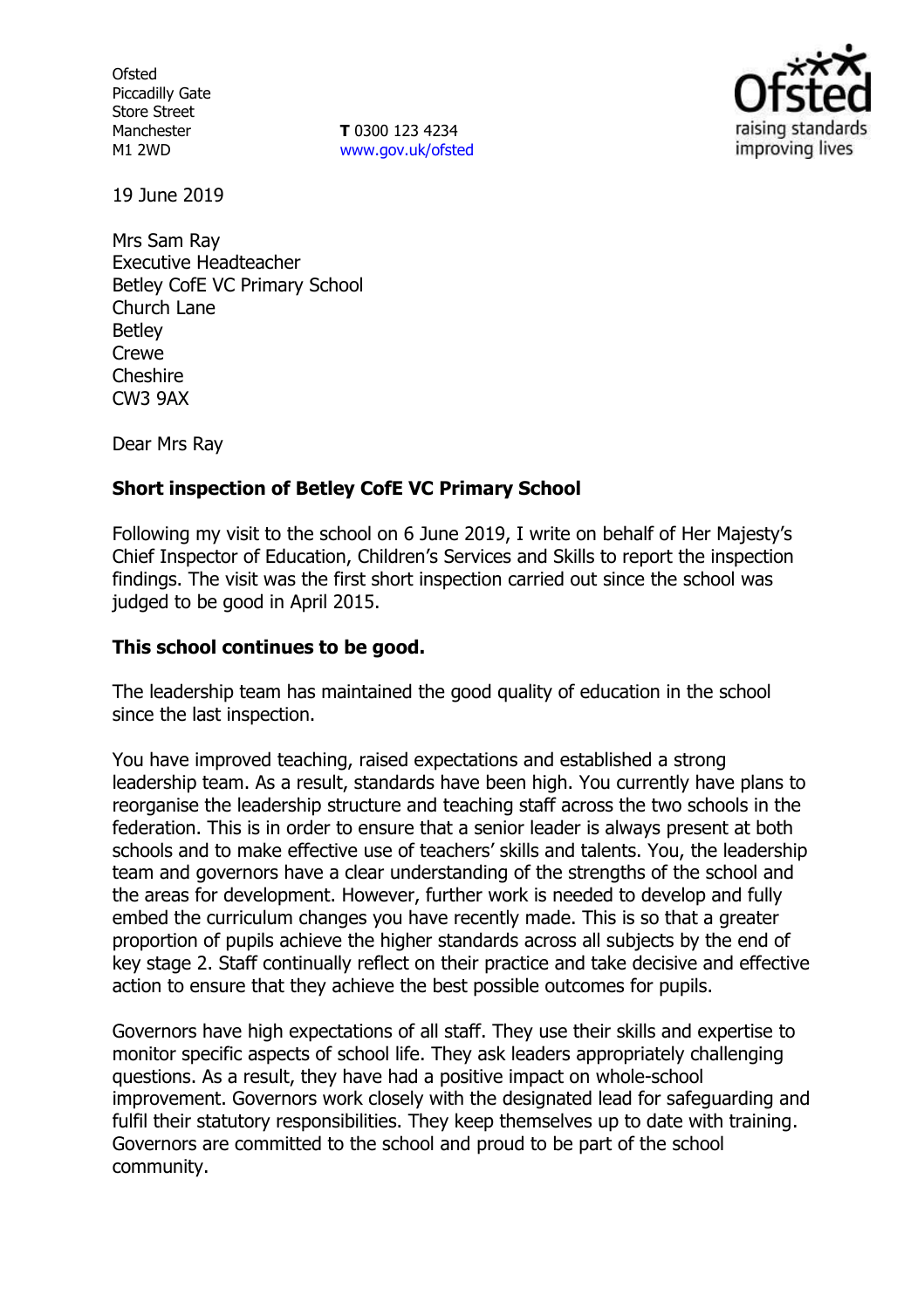

Most parents and carers who responded to Parent View, Ofsted's online questionnaire, and those who spoke to inspectors during the inspection, shared positive views about the school. They agree that their children are safe, happy and looked after well. A typical parent comment was, 'Mrs Ray is an inspiring headteacher. She knows every child and makes sure they feel special.' You have addressed the areas for development identified at the last inspection. Pupils are set work that matches their needs and abilities and challenges them to think more widely about the topics they are studying. Pupils' writing skills are now developed well, with all pupils meeting the expected standard in writing for the last three years. You have made improvements to the outdoor area used by the early years, including resurfacing the playground and purchasing additional resources. The children have access to a sensory garden which is currently being tidied up by parent volunteers, and this will further enhance the learning space available for learning in the early years.

# **Safeguarding is effective.**

The culture of safeguarding is strong. You ensure that all staff and governors are well trained and are clear about policies and procedures. The record-keeping for the recruitment of staff is thorough and precise. Concerns about pupils are carefully logged and appropriately detailed. You follow up concerns in a timely manner. The leadership team has ensured that all safeguarding arrangements are fit for purpose.

Pupils know how to keep themselves safe and are confident that if they have a problem it will be sorted out. Pupils are aware of the different forms bullying can take; however, formal and informal discussions with pupils indicated that bullying was rare. Pupils say it is a safe school and that both pupils and staff are kind and caring. Through the curriculum and assemblies, you teach pupils about e-safety, road safety and stranger danger.

# **Inspection findings**

 $\blacksquare$  Most pupils by the end of key stage 2 make progress in line with other pupils nationally. A high percentage of pupils have achieved the expected standards in reading, writing and mathematics over the last three years. However, some pupils do not reach the higher standards of which they are capable. The inspection found several positive strategies being implemented to address this. These include effective questioning and timely intervention by support staff, which helps pupils deepen their thinking and understanding. Tasks set in lessons enthuse and excite pupils and there are high expectations in terms of what pupils can and should achieve. For example, in a Year 3/4 class pupils studying ancient Greece were posed the question: 'What would you put back in Pandora's box?' The debate and discussion in class demonstrated deep thinking by pupils who were able to articulately justify their reasons for choice. Teachers have undertaken training aimed at developing challenge for pupils and half-termly progress meetings focus on the most able and the challenges that are in place to enable further progress to be made by these pupils.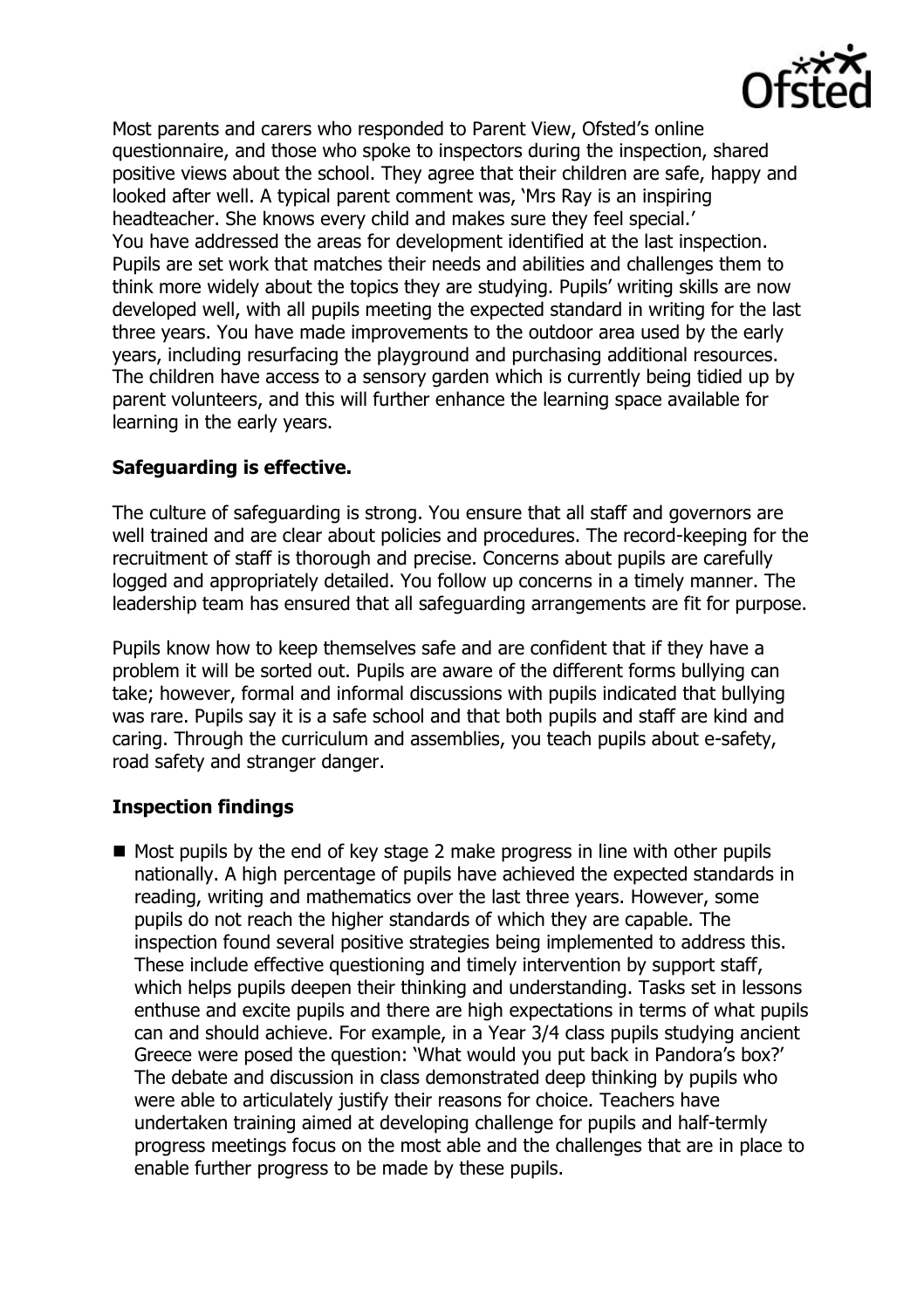

- Children enter the early years with skills broadly in line with age-related expectations. There is an early years lead in place across the federation and an established Reception team in the school. The quality of the outdoor provision is now much improved as staff have observed and visited schools with effective learning environments. Staff are skilled in motivating children's play to move learning forward and provide resources to challenge and stretch children's thinking. For example, the inspector observed children smelling a range of herbs outside in a tray in response to the question beside them which said, 'What can you smell?' Children have access to a 'mud kitchen' and a covered area so learning can continue outside whatever the weather. Many examples were seen in books that demonstrated children making strong progress with their writing from the outset of their time in school.
- The special educational needs coordinator (SENCo) is suitably experienced and qualified and has release time to execute her role effectively. She has a clear and detailed understanding of pupils with special educational needs and/or disabilities (SEND). Many cases were shared where pupils with SEND had made progress in their learning. The school uses a range of external agencies for advice. The school is tenacious at following up referrals and seeking support as required. Since the last inspection there is greater staff expertise and awareness surrounding the early identification and screening of pupils that may have SEND. Interventions are monitored carefully and changed if found not to be effective. Pupils with SEND are well supported within class and are fully included in all activities. One parent commented, 'Pupils are well behaved and the school promotes an ethos of inclusivity.' Inspection evidence also found this to be the case.
- The curriculum is rich and varied and provides opportunities for pupils to develop their skills, knowledge and understanding over time. There is work currently being undertaken that looks at progression across subjects and assessment of non-core subjects and this needs further development to ensure that all pupils achieve the higher standards of which they are capable. Leaders make best use of staff's specialist skills, such as the ability to teach brass instruments to pupils. The school places great emphasis on science and physical education, achieving both the Primary Science Quality Mark at silver level and the School Games Mark at bronze level. Pupils speak highly of their teachers and lessons and the range of residential trips, day visits and visitors that enrich their learning. They spoke enthusiastically about their stay in York, which included visits to the Yorvik Viking Centre and a tour of York Minster. Pupils have the opportunity to care for a range of classroom animals including tortoises, guinea pigs and ducklings and understand what responsible pet ownership looks like. Topics are often launched with 'wow' moments. For example, a topic entitled 'The Greatest Show' saw pupils involved in a circus workshop before researching the job of a circus performer and writing a story set in a circus.